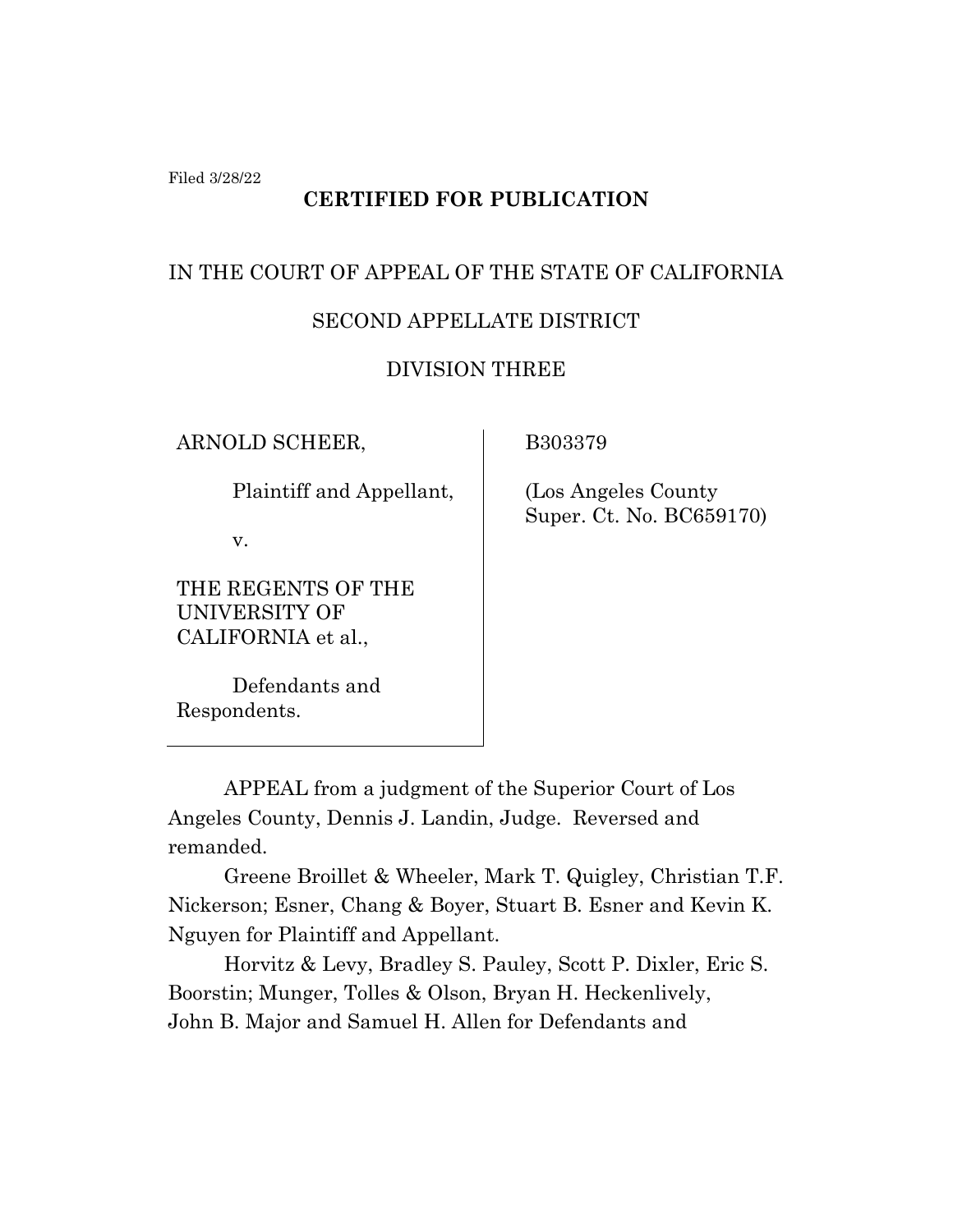Respondents The Regents of the University of California and Jonathan Braun.

Fisher & Phillips, Karl R. Lindegren and Lizbeth Ochoa for Defendant and Respondent Scott Binder.

——————————

In this case alleging whistleblower retaliation, plaintiff and appellant Arnold Scheer, M.D., M.P.H., appeals a judgment entered pursuant to the grant of a motion for summary judgment in favor of defendants and respondents The Regents of the University of California (Regents), Jonathan Braun, M.D., Ph.D., and Scott Binder, M.D., (collectively, Defendants).

Scheer brought his whistleblower claims in three causes of action, alleging violations of three statutes: Labor Code section 1102.5, Government Code section 8547 et seq., and Health and Safety Code section 1278.5. In *Lawson v. PPG Architectural Finishes, Inc*. (2022) 12 Cal.5th 703 (*Lawson*), the California Supreme Court clarified the legal framework that applies to claims under Labor Code Section 1102.5, such as Scheer's claim in this case. While *Lawson* did not discuss Government Code section 8547.10, that statute contains nearly identical language to the language analyzed by our Supreme Court. We therefore conclude that *Lawson*'s legal framework applies to Scheer's Government Code claim as well. Because Defendants, in seeking summary adjudication of Scheer's Labor and Government Code claims, relied on a legal standard inconsistent with *Lawson*, we reverse and remand as to those claims.

*Lawson* did not change the legal framework for Scheer's third claim under Health and Safety Code section 1278.5. As to that claim, we conclude that a triable issue of material fact exists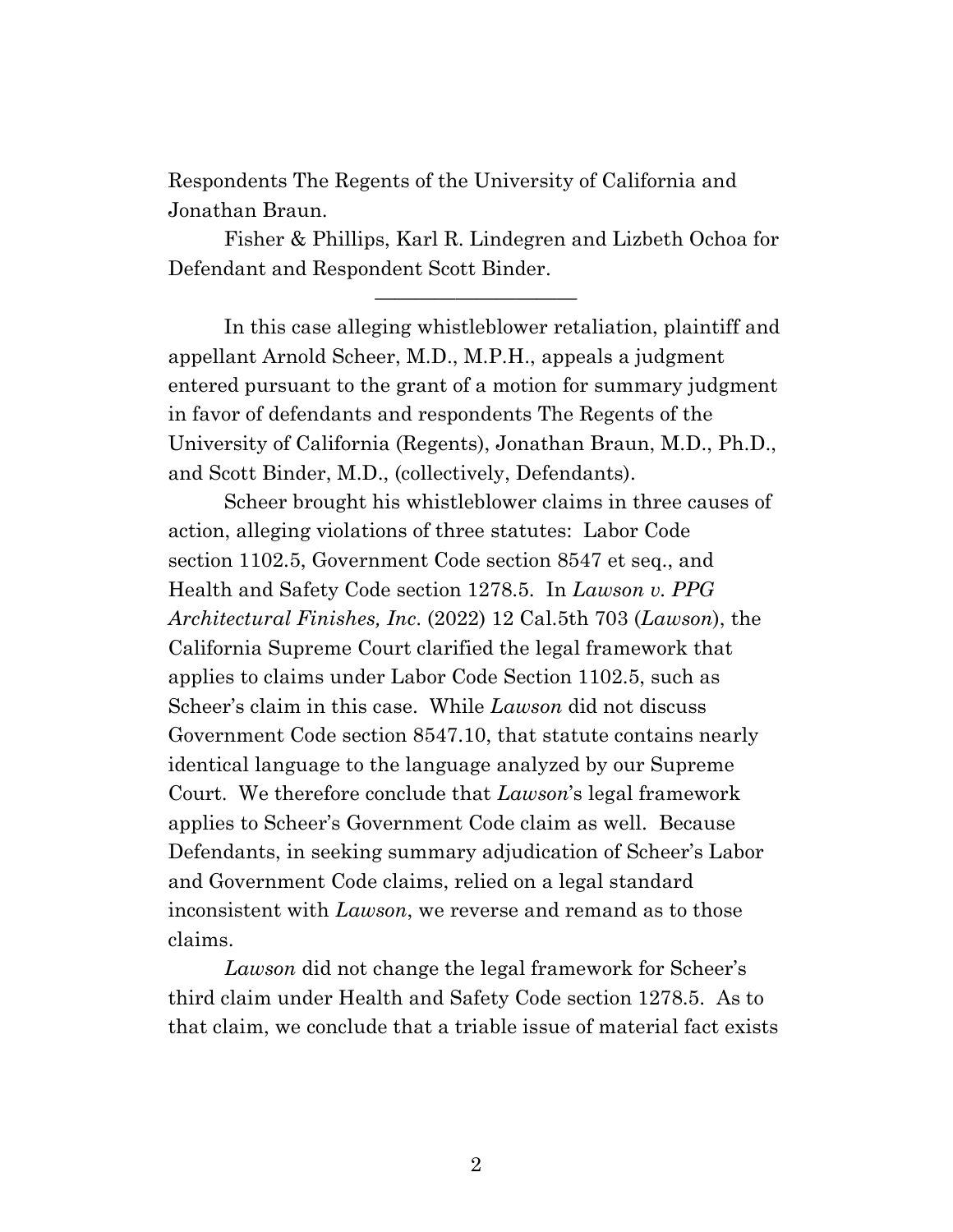as to whether the stated reasons for termination were pretextual. Therefore, the judgment is reversed, and the matter is remanded for further proceedings consistent with this opinion.

### **FACTUAL AND PROCEDURAL BACKGROUND A.** *Pleadings*

On April 26, 2017, Scheer filed this action against his former employer, the Regents, and two of his former supervisors, Braun and Binder, alleging he was wrongfully terminated from his position as Chief Administrative Officer (CAO) of the UCLA Department of Pathology and Laboratory Medicine (Department) in retaliation for whistleblowing.

The operative first amended complaint pleaded the following causes of action: (1) violation of Health and Safety Code section 1278.5 (first cause of action), against the Regents; (2) violation of Labor Code section 1102.5 (second cause of action), against the Regents; and (3) violation of Government Code section 8547 et seq., the California Whistleblower Protection Act (third cause of action), against the Regents, Braun, and Binder.

Scheer alleges that "he identified and became aware of numerous issues, violations, and concerns related to patient safety, mismanagement, economic waste, fraudulent and/or illegal conduct, unsafe and/or substandard conditions, and incompetence at the facilities of the UC REGENTS, including, but not limited to, recurrent lost patient specimen issues, mislabeling and mix-up of patient samples resulting in misdiagnosis, lost specimens used in NIH funded research, and failure and/or refusal to follow required procedures to investigate, analyze, and formulate action plans to correct patient safety issues." Scheer pleaded that as a result of his attempts to properly report and correct the violative conduct, he was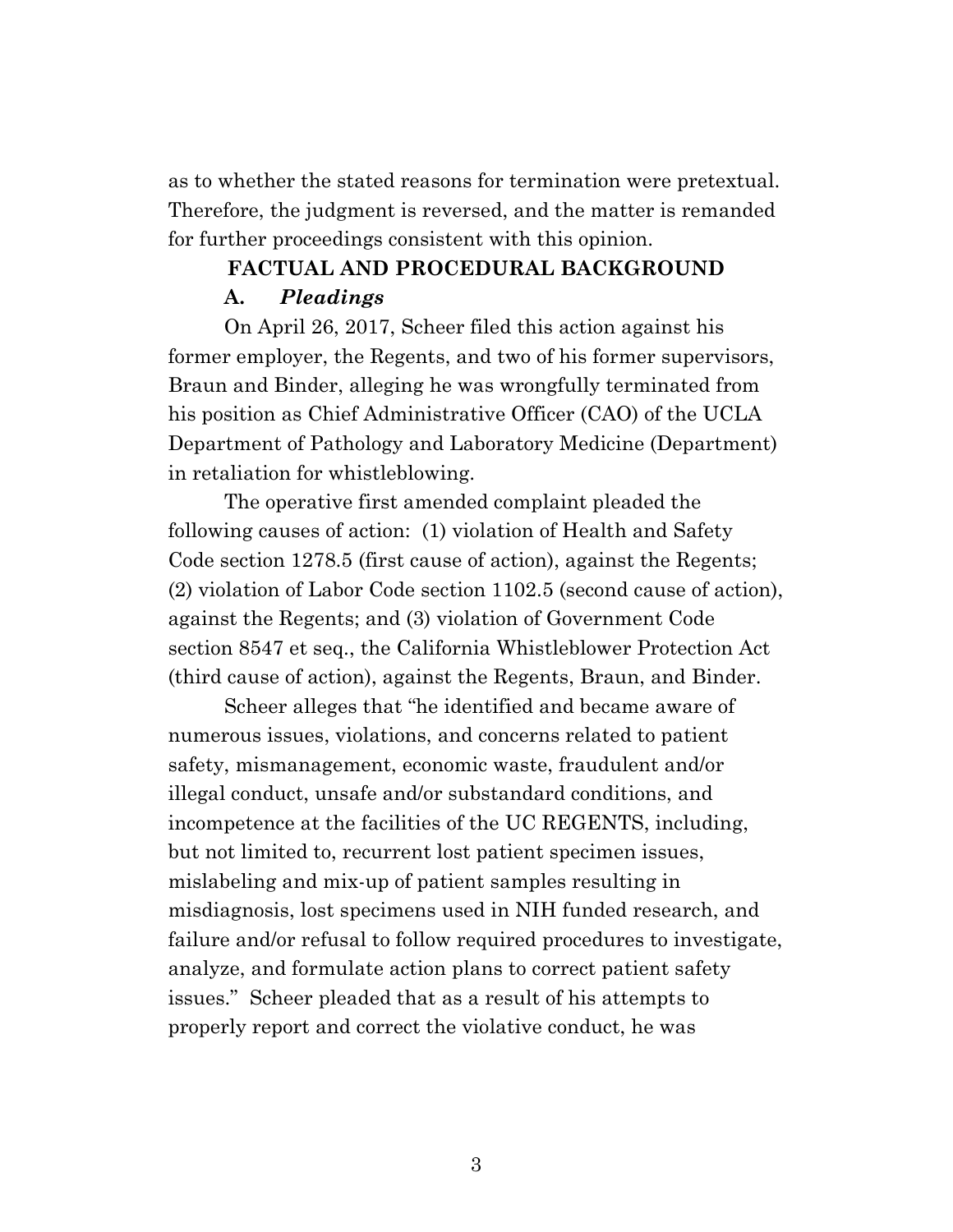terminated on June 2, 2016 from his position in the Department, where he had worked since 2004 and had served as CAO since 2009.

#### **B.** *The motions for summary judgment*

The Regents and Braun jointly filed a motion for summary judgment or summary adjudication of issues. They argued that as to all three causes of action, Scheer was terminated for legitimate, nonretaliatory reasons, as set forth in their June 2, 2016 notice of intent to terminate (NOIT), and that Scheer could not meet his burden of demonstrating those reasons were pretextual, as required by *McDonnell Douglas Corp. v. Green* (1973) 411 U.S. 792 (*McDonnell Douglas*).

Under the three-part burden-shifting framework laid out in *McDonnell Douglas*, the employee must first establish a prima facie case of unlawful discrimination or retaliation (*McDonnell Douglas*, *supra*, 411 U.S. at p. 802); next, the employer bears the burden of articulating a legitimate reason for taking the challenged adverse employment action (*ibid*.); and finally, the burden shifts back to the employee to demonstrate that the employer's proffered legitimate reason is a pretext for discrimination or retaliation (*id*. at p. 804). In arguing that Scheer could not meet the third prong, the Regents and Braun asserted that Scheer was terminated not for whistleblowing, but "because he bullied and intimidated those with whom he worked and over time became ineffective in his role. . . . The letter from Department leadership informing Plaintiff of the intent to terminate him [i.e., the June 2, 2016 NOIT] made that clear, stating Plaintiff was being terminated because he (1) had an overly aggressive attitude concerning certain negotiations; (2) had a harsh and disruptive style at meetings; (3) had become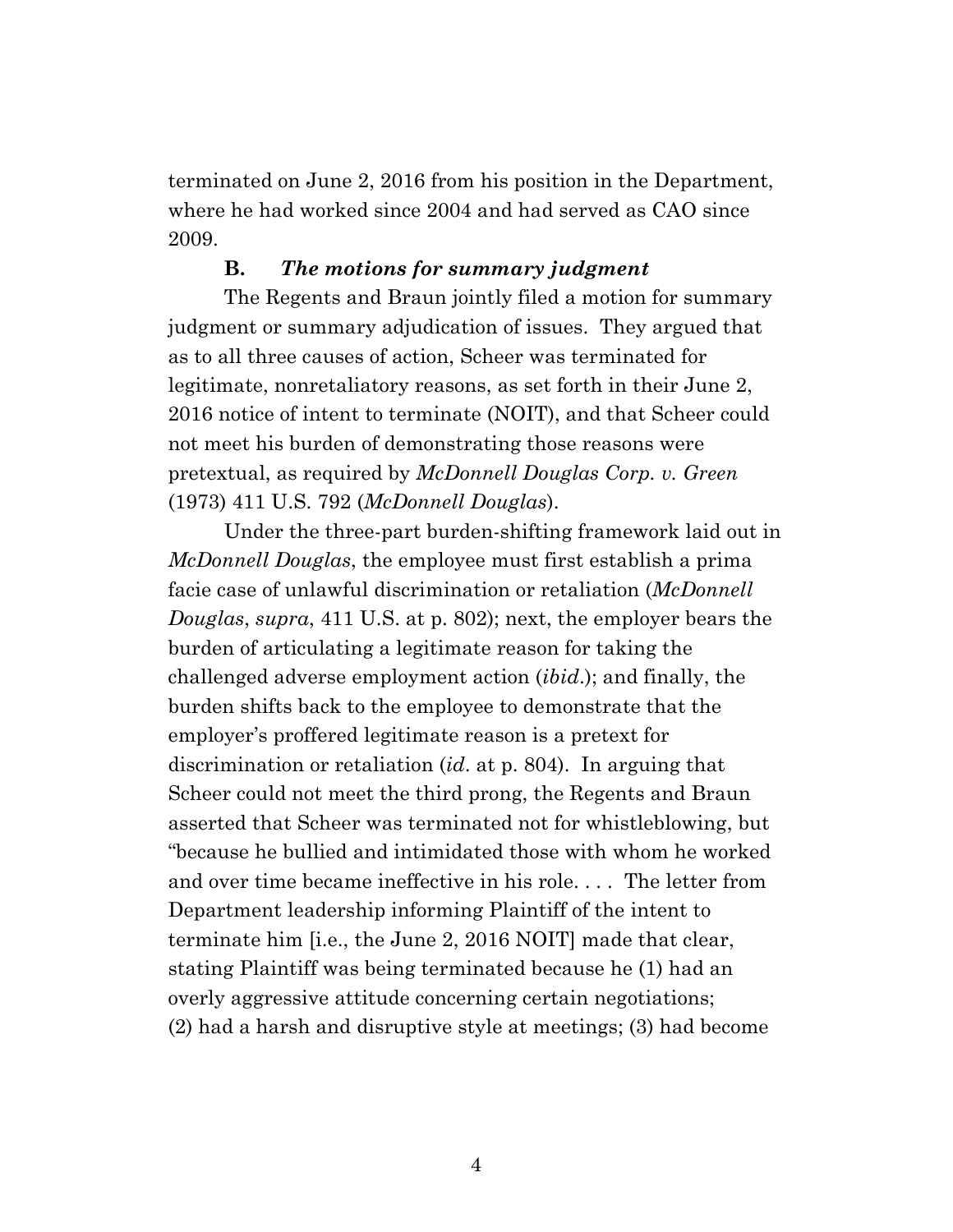increasingly ineffective as CAO; (4) lack[ed] . . . enthusiasm for [his] position; and (5) was not an effective leader."

Binder filed a separate motion for summary judgment, directed solely at the third cause of action to which he was a party. Binder similarly contended that Scheer was terminated for legitimate, nonretaliatory reasons, and Scheer could not meet his burden under *McDonnell Douglas* to establish pretext.

#### **C.** *Scheer's opposition to summary judgment*

In opposition, Scheer contended there were triable issues of fact as to whether Defendants' stated reasons for his termination were pretextual. Among other things, Scheer asserted the "reasons given for [his] termination in the NOIT are patently false and are expressly refuted by his having received outstanding performance on his FYl5 Performance Review, given by Defendant Dr. Braun in July 2015. Further, Dr. Scheer's FY16 goals were developed in consultation with Dr. Braun and submitted on or about September 11, 2015. The FY16 goals do not identify any behavioral or other performance issues. . . . Thus, a triable issue of fact exists whether defendants' stated reasons for termination are true. For this threshold reason the motion should be denied."

#### **D.** *Trial court's ruling*

After hearing the matter and taking it under submission, the trial court issued an order granting Defendants' motions for summary judgment. The trial court ruled that the *McDonnell Douglas* burden-shifting analysis governed the three whistleblowing causes of action, and it proceeded to apply that framework.

On the first step of the analysis, the trial court found that Scheer met his burden to prove a prima facie case of retaliation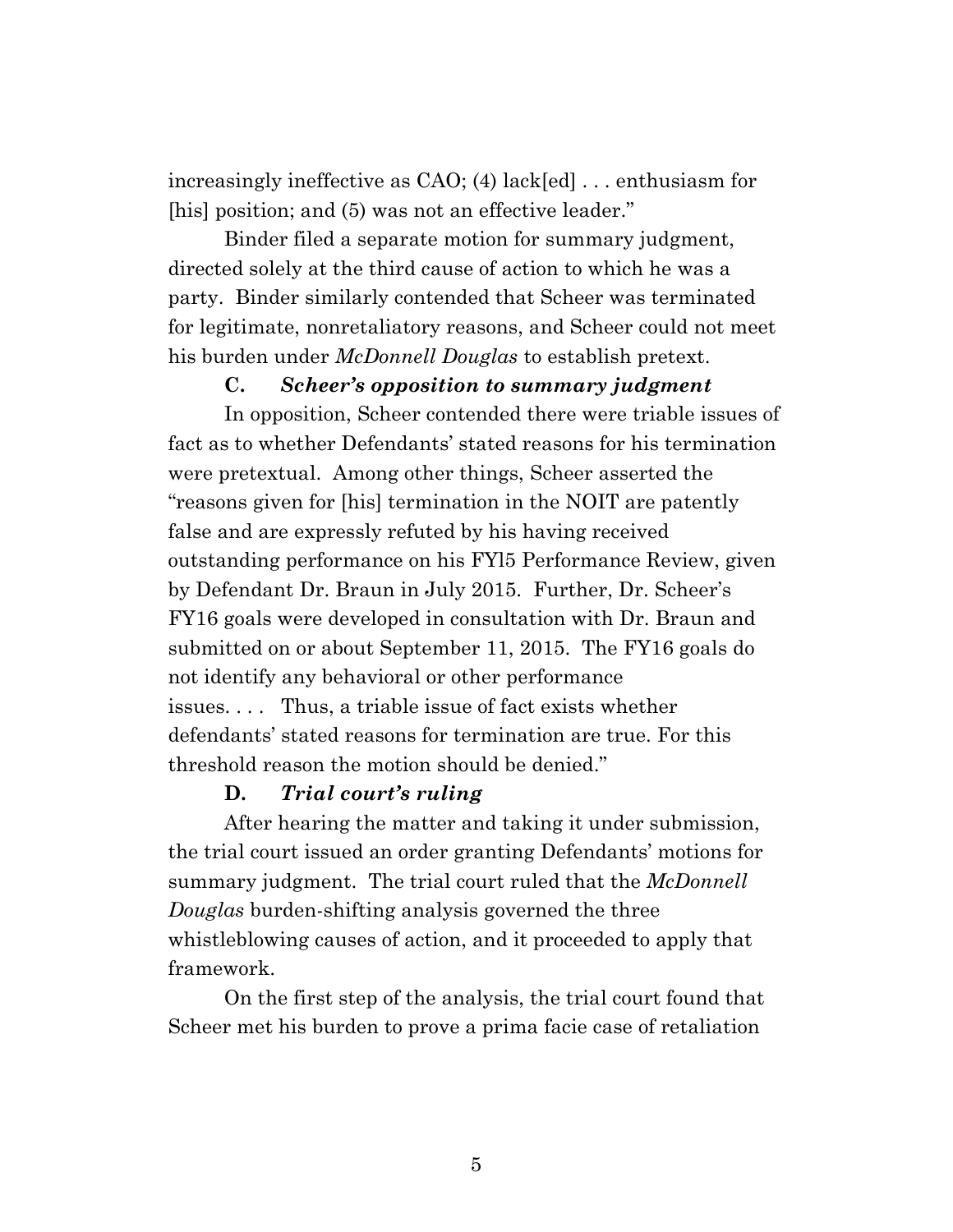by a preponderance of the evidence. The trial court also noted that Defendants did not contest the sufficiency of Scheer's prima facie case of retaliation. Thus, "the burden shifts to Defendant to offer a legitimate, nondiscriminatory reason for the adverse employment action."

On the second step, the trial court found that "Defendants present sufficient evidence demonstrating that Plaintiff was terminated for his harsh and aggressive style of work and increasing ineffectiveness as CAO. . . . Defendants also present supporting testimony and documentary evidence that there were multiple complaints and concerns about Plaintiff regarding his aggressive behavior and that the Human Resources Department conducted an investigation accordingly. . . . The proffered reason for termination, whether good or not, is facially unrelated to the alleged retaliatory motive and, therefore, Defendants meet their burden of production. . . . [¶] The Court finds that Defendants properly show legitimate, non-retaliatory reasons to defeat the presumption of retaliation. The burden shifts back to Plaintiff to show the proffered reasons were untrue or pretextual."

On the third and final step, which is the crux of this appeal, the trial court ruled that Scheer had failed to raise a triable issue of material fact as to pretext. The trial court stated:

"Plaintiff argues that, while there is no direct evidence of discriminatory intent, Defendants' stated reason for his termination is false because he received satisfactory performance reviews and even accolades for his outstanding performance until even after he made complaints about patient safety issues in 2015. . . . Plaintiff asserts that this is sufficient circumstantial evidence of pretext because his termination can only be explained by Defendants' retaliatory motive for his protected activity.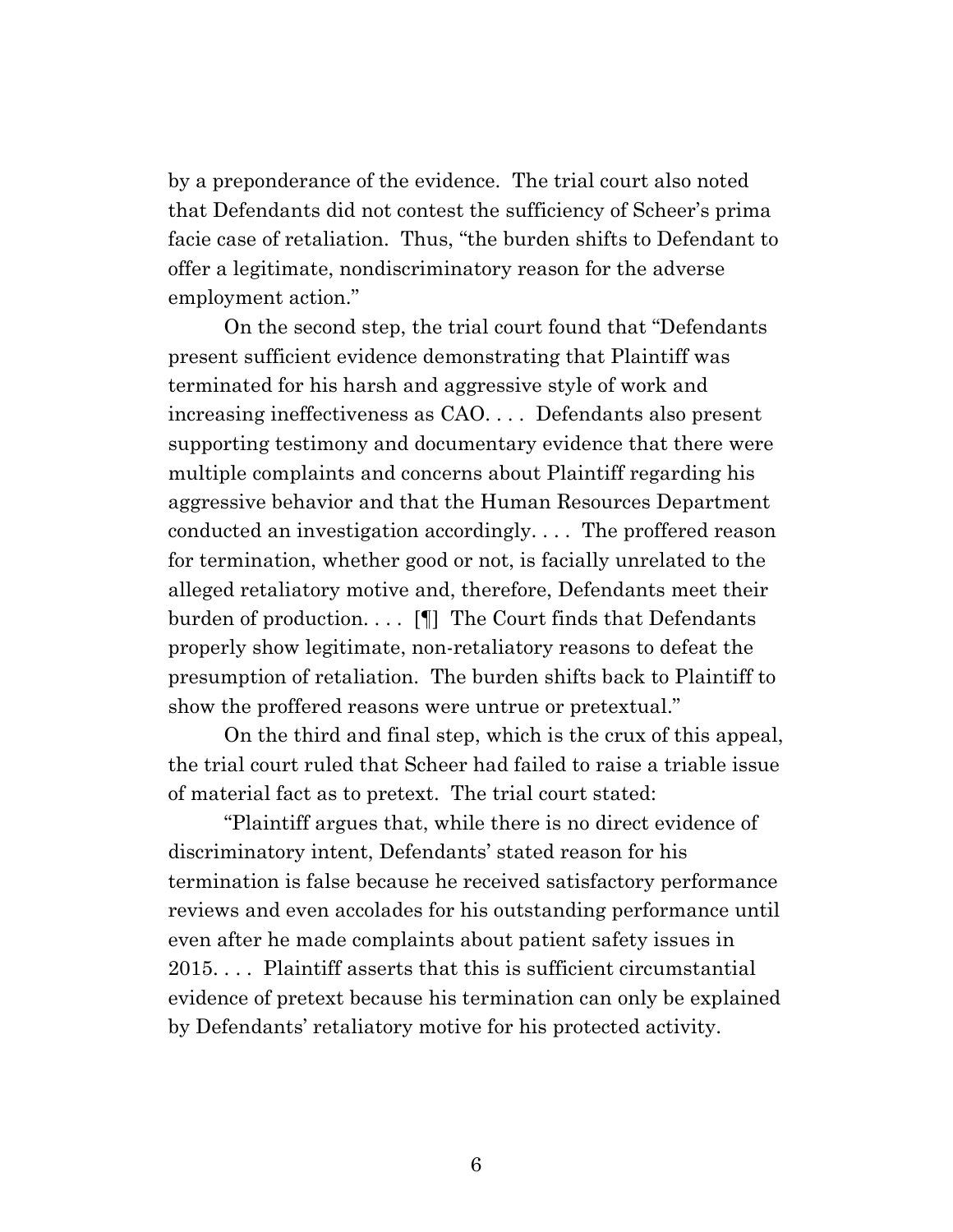"Upon review of the records, the Court finds that those evaluations do not speak to or controvert the proffered reason for Plaintiff's termination. His performance reviews take the form of checklists relating to completion of individual tasks, rather than subjective evaluations of the quality of his work or his style and manner in completing those tasks. . . . [S]ee *Hicks* [*v. KNTV Television, Inc.* (2008)] 160 Cal.App.4th [994,] at 1009-1010 (While a news anchor had been complimented for various news casts and his reporting skills in general, that did not directly controvert evidence that his anchoring style was inadequate in different aspects.) Plaintiff's nominations for Staff Appreciation and Recognition awards also do not create an inference of pretext, as the nominations were written in 2012 and 2013 before complaints and concerns about his performance and working style became an issue for review. . . . Further, contrary to Plaintiff's argument, the fact that Plaintiff continued to receive satisfactory performance review in 2015 in effect shows that his evaluation was not affected by his protected activity or any alleged retaliatory motive based on the activity.

"Lastly, Plaintiff's evidence of temporal proximity between Plaintiff's reporting of safety issues and his termination is not sufficient to support an inference of pretext. In the third stage of burden to show pretext, temporal proximity alone does not raise a triable issue as to pretext, whereas the same may satisfy the causation requirement at the first step of the burden-shifting process. [Citation.] Standing alone against Defendants' strongly supported legitimate reason for termination, temporal proximity here does not amount to a showing of discriminatory intent. . . . In fact, the records show that verbal complaints from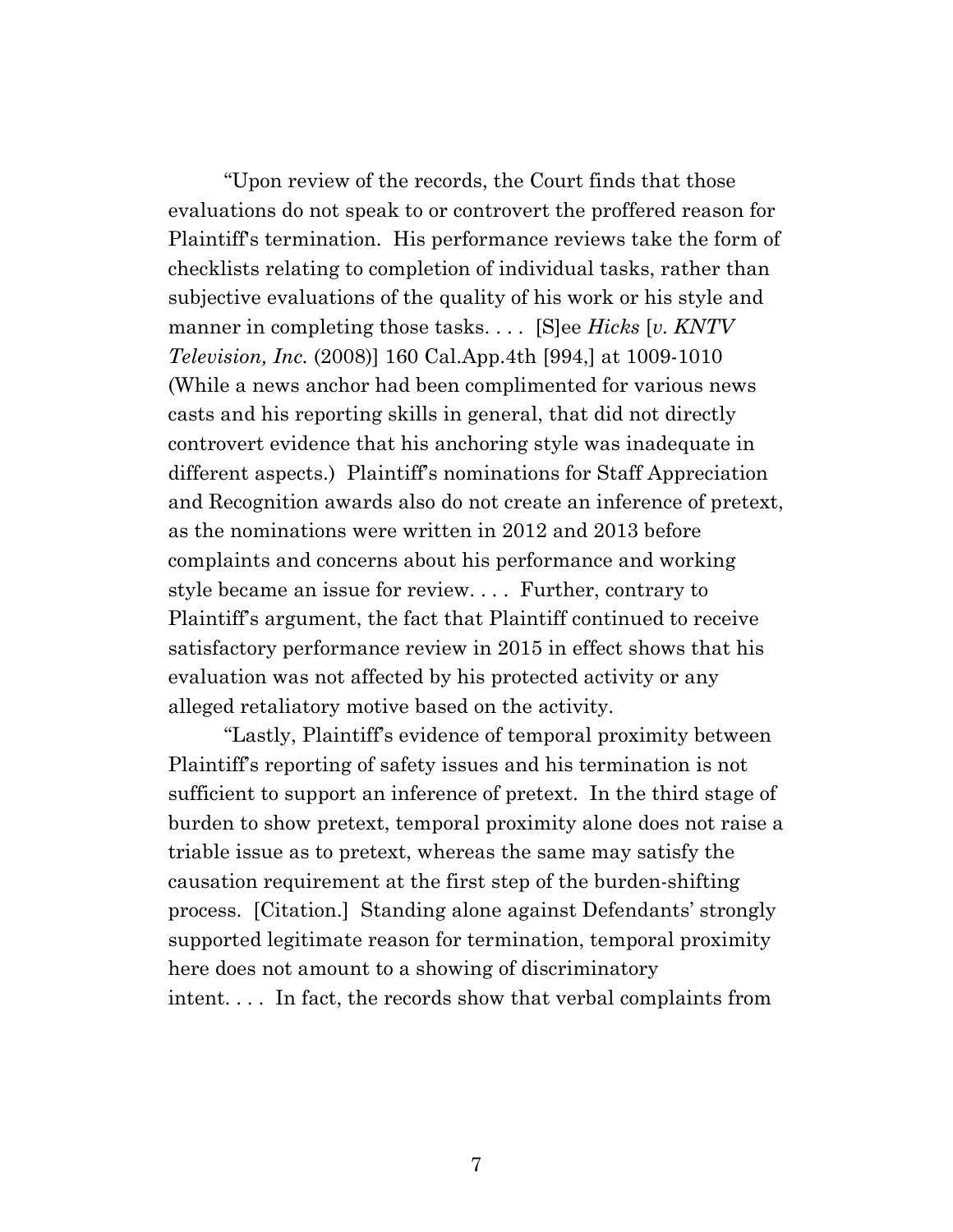the faculty regarding Plaintiff's performance issues started in 2013, before Plaintiff engaged in his first protected activity. . . .

Therefore, the Court finds that Plaintiff fails to meet the burden to provide specific and substantial responsive evidence that the employer's proffered reasons were untrue or pretextual."

Scheer filed a timely notice of appeal from the December 27, 2019 judgment.

#### **E.** *The* **Lawson** *decision*

This court deferred consideration of the appeal pending the California Supreme Court's decision in *Lawson v. PPG Architectural Finishes, Inc*., *supra*, 12 Cal.5th 703, which would determine whether Labor Code section 1102.6 (discussed in more detail below), rather than the *McDonnell Douglas* test, provides the framework for scrutinizing retaliation claims brought pursuant to Labor Code section 1102.5.

On January 27, 2022, the California Supreme Court issued its decision in *Lawson v. PPG Architectural Finishes, Inc*., *supra*, 12 Cal.5th 703. *Lawson* held that Labor Code "[s]ection 1102.6 provides the governing framework for the presentation and evaluation of whistleblower retaliation claims brought under [Labor Code] section 1102.5." (*Lawson*, at p. 718.) *Lawson* held with clarity that the "plaintiff need not satisfy *McDonnell Douglas* in order to discharge" the plaintiff's burden. (*Ibid.*)

Following the issuance of *Lawson*, we requested that the parties file supplemental briefs addressing the impact of *Lawson* on the issues presented in the appeal. Scheer filed his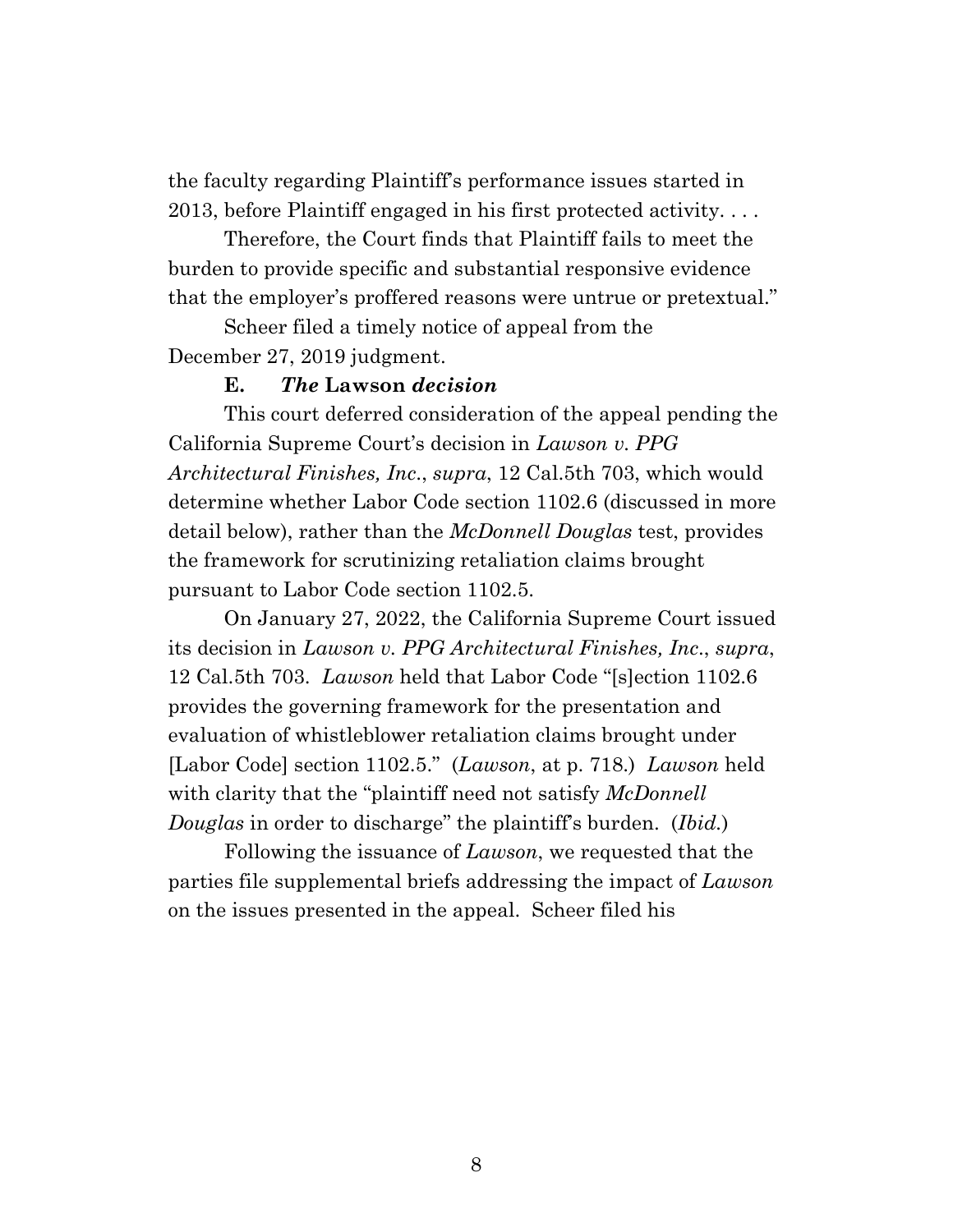supplemental brief on February 7, 2022, and Defendants filed their briefs on February 17, 2022.**[1](#page-8-0)**

#### **DISCUSSION**

Scheer contends that the trial court erred in ruling that there were no triable issues of material fact as to his claims. In his supplemental brief, Scheer also contends that *Lawson* requires reversal as to his retaliation claims under both Labor Code section 1102.5 and Government Code section 8547.10, because the *McDonnell Douglas* burden shifting analysis no longer applies to those claims.

#### **I. Standard of appellate review**

"We independently review an order granting summary judgment. (*Aguilar v. Atlantic Richfield Co*. (2001) 25 Cal.4th 826, 860.) We determine whether the court's ruling was correct, not its reasons or rationale. (*Salazar v. Southern Cal. Gas Co*. (1997) 54 Cal.App.4th 1370, 1376.) 'In practical effect, we assume the role of a trial court and apply the same rules and standards which govern a trial court's determination of a motion for summary judgment.' (*Zavala v. Arce* (1997) 58 Cal.App.4th 915, 925.)" (*Shugart v. Regents of University of California* (2011) 199 Cal.App.4th 499, 504–505.) In performing our de novo

<span id="page-8-0"></span>**<sup>1</sup>** Scheer and the Regents addressed in their supplemental briefs the impact of *Lawson* on Scheer's claim under Government Code section 8547.10, among other issues. On March 3, 2022, we sent the parties our tentative decision which included a notice that the court will not entertain further briefing based on the tentative. At oral argument, the Regents requested further briefing on the impact of *Lawson* on Government Code section 8547.10. Because the Regents had an opportunity to brief this issue and in fact did so, we deny their request for additional briefing.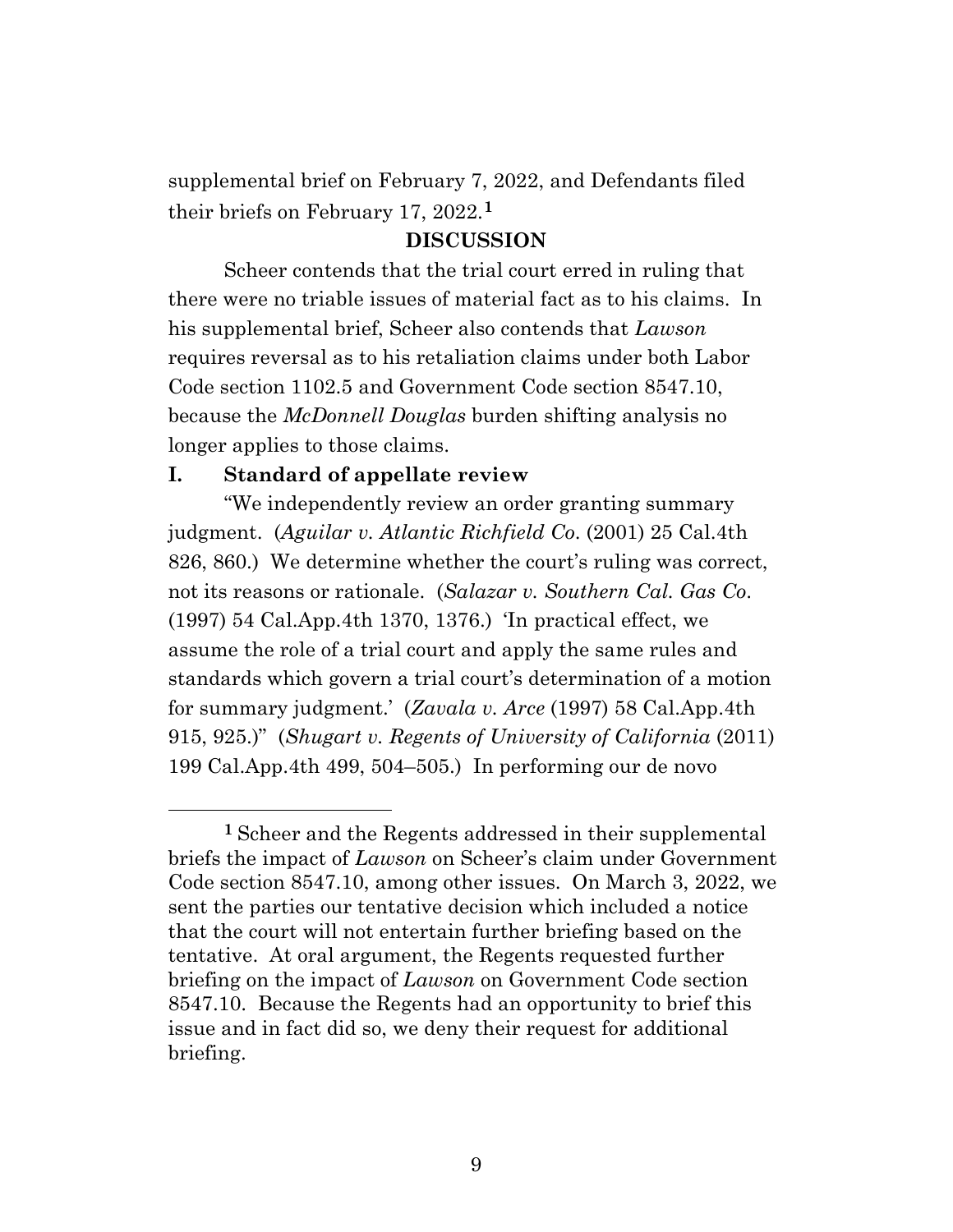review, we view the evidence in the light most favorable to Scheer, as the party opposing summary judgment. (*Saelzler v. Advanced Group 400* (2001) 25 Cal.4th 763, 768.)

## **II.** *Lawson* **requires reversal as to Scheer's second cause of action for violation of Labor Code section 1102.5.**

Labor Code section 1102.5 prohibits an employer from preventing an employee's disclosure of information to a governmental agency. It is a whistleblower statute, the purpose of which is to encourage workplace whistleblowers to report unlawful acts without fearing retaliation. *(Soukup v. Law Offices of Herbert Hafif* (2006) 39 Cal.4th 260, 287.) Labor Code section 1102.6 is part of the same statutory scheme. It provides that once an employee-whistleblower establishes by a preponderance of the evidence that retaliation was a contributing factor in the employee's termination, demotion, or other adverse action, the employer bears the burden of demonstrating by clear and convincing evidence that it would have taken the same action for legitimate, independent reasons. (Lab. Code, § 1102.6.)**[2](#page-9-0)**

In *Lawson*, *supra*, 12 Cal.5th 703, our Supreme Court addressed whether the evidentiary standard set forth in Labor Code section 1102.6 replaced *McDonnell Douglas* as the relevant

<span id="page-9-0"></span>**<sup>2</sup>** Labor Code section 1102.6 provides as follows: "In a civil action or administrative proceeding brought pursuant to Section 1102.5, once it has been demonstrated by a preponderance of the evidence that an activity proscribed by Section 1102.5 was a contributing factor in the alleged prohibited action against the employee*,* the employer shall have the burden of proof to demonstrate by clear and convincing evidence that the alleged action would have occurred for legitimate, independent reasons even if the employee had not engaged in activities protected by Section 1102.5."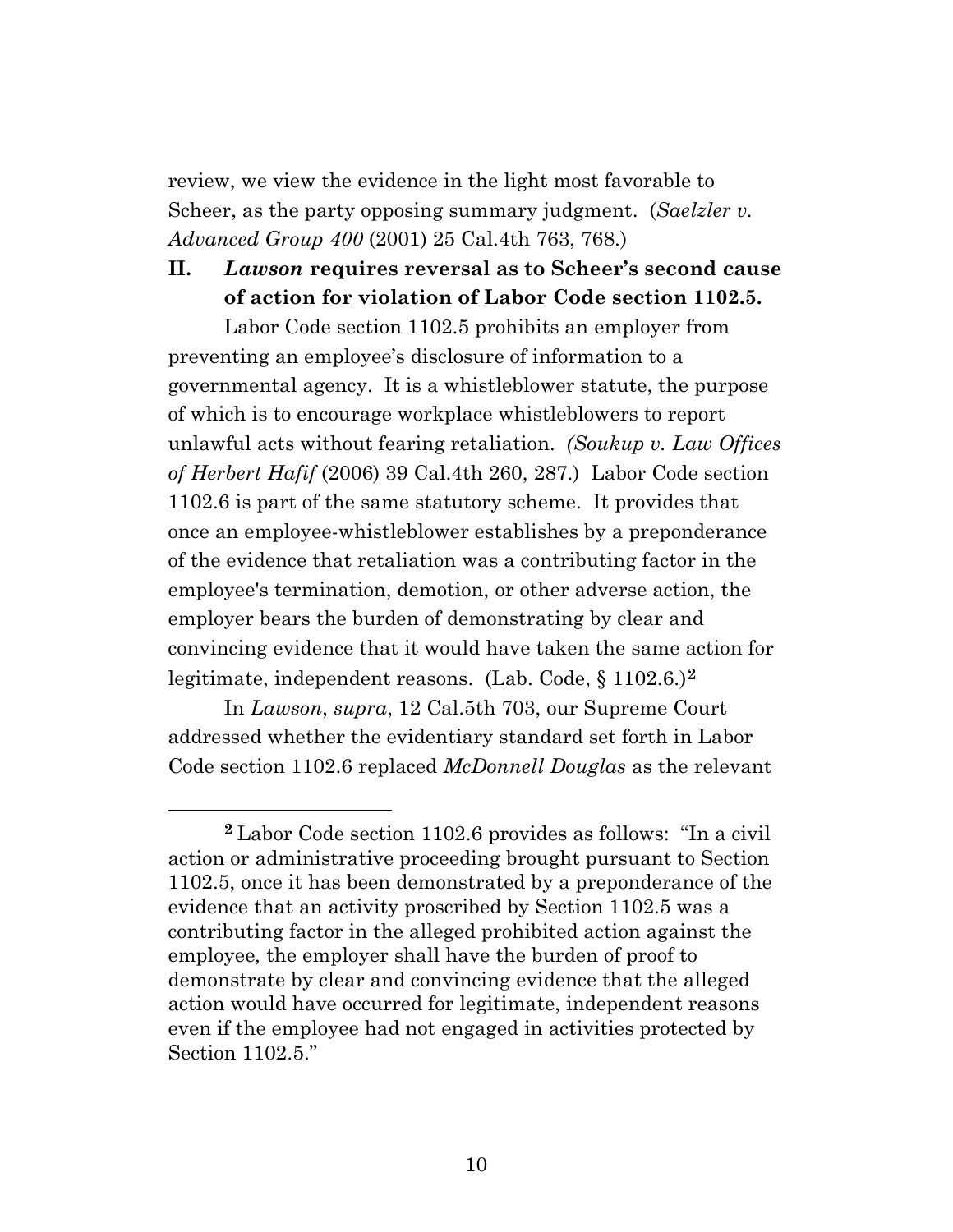evidentiary standard for retaliation claims brought pursuant to Labor Code section 1102.5. *Lawson* held that Labor Code section 1102.6, adopted in 2003, provides the governing framework for analyzing whistleblower retaliation claims brought under Labor Code section 1102.5. It "places the burden on the plaintiff to establish, by a preponderance of the evidence, that retaliation for an employee's protected activities was a contributing factor in a contested employment action. *The plaintiff need not satisfy* McDonnell Douglas *in order to discharge this burden.* Once the plaintiff has made the required showing, *the burden shifts to the employer to demonstrate, by clear and convincing evidence*, that it would have taken the action in question for legitimate, independent reasons even had the plaintiff not engaged in protected activity." (*Lawson*, at p. 718, italics added.)

Here, the Regents moved to summarily adjudicate the second cause of action, violation of Labor Code section 1102.5, pursuant to the *McDonnell Douglas* framework, and the trial court utilized that framework to summarily adjudicate the second cause of action in favor of the Regents. Because the moving papers failed to employ the applicable framework prescribed by Labor Code section 1102.6, the Regents failed to meet their initial burden in moving to summarily adjudicate the second cause of action. Their motion as to the second cause of action should therefore have been denied.

Scheer's opposition papers in the trial court also did not invoke Labor Code section 1102.6. This does not preclude our consideration of the issue. Prior to *Lawson*, which resolved the question at the request of the Ninth Circuit, the state of the law was unsettled. Further, the trial court's "assessment of whether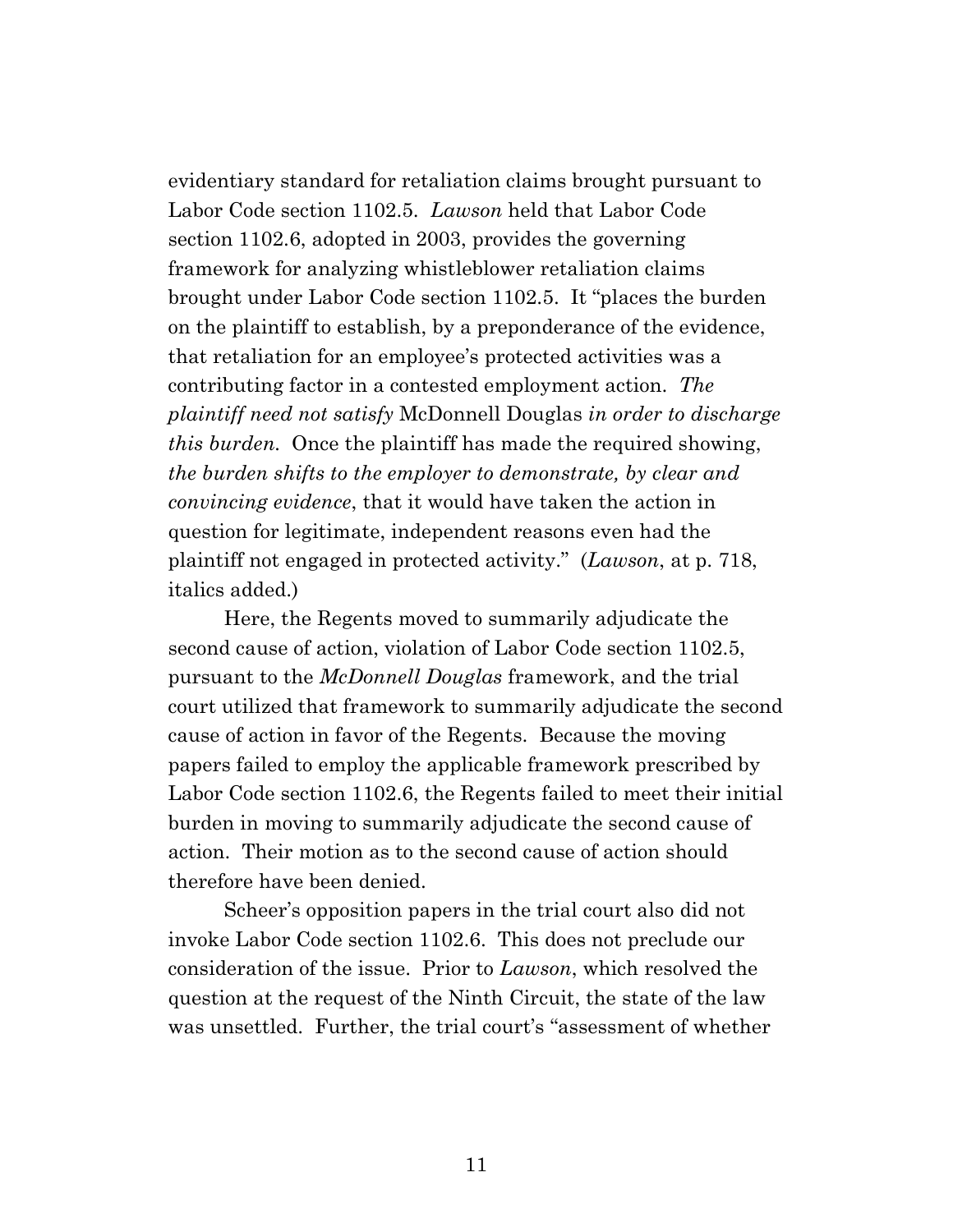the moving party has carried its burden—and therefore caused a shift—*occurs before the court's evaluation of the opposing party's papers*" *to the motion for summary judgment*. (*Y.K.A. Industries, Inc. v. Redevelopment Agency of City of San Jose* (2009) 174 Cal.App.4th 339, 367, italics added.) On our de novo review, we apply the same rules and standards which govern a trial court's determination of a motion for summary judgment. (*Zavala v. Arce*, *supra*, 58 Cal.App.4th at p. 925.) Because the Regents' moving papers in the trial court failed to apply the Labor Code section 1102.6 framework, they failed to meet their threshold burden. Summary adjudication of the second cause of action should have been denied.

The Regents argue that on this record, we should affirm the trial court's ruling with respect to the second cause of action, notwithstanding that *Lawson* revised the analytical framework for resolving claims under Labor Code section 1102.5. We disagree. Our role as an appellate court is to review the trial court's order on the motion the Regents actually made in the trial court, not to rule in the first instance on whether the Regents are entitled to summary adjudication on the second cause of action in light of the Labor Code section 1102.6 framework. Now that *Lawson* has clarified the law, the Regents are not precluded on remand from moving for summary adjudication of the second cause of action in accordance with the Labor Code section 1102.6 framework.

# **III.** *Lawson* **requires reversal as to the Scheer's third cause of action for violation of Government Code section 8547.10**.

Although *Lawson* involved Labor Code section 1102.6, it informs our analysis of the third cause of action that alleged a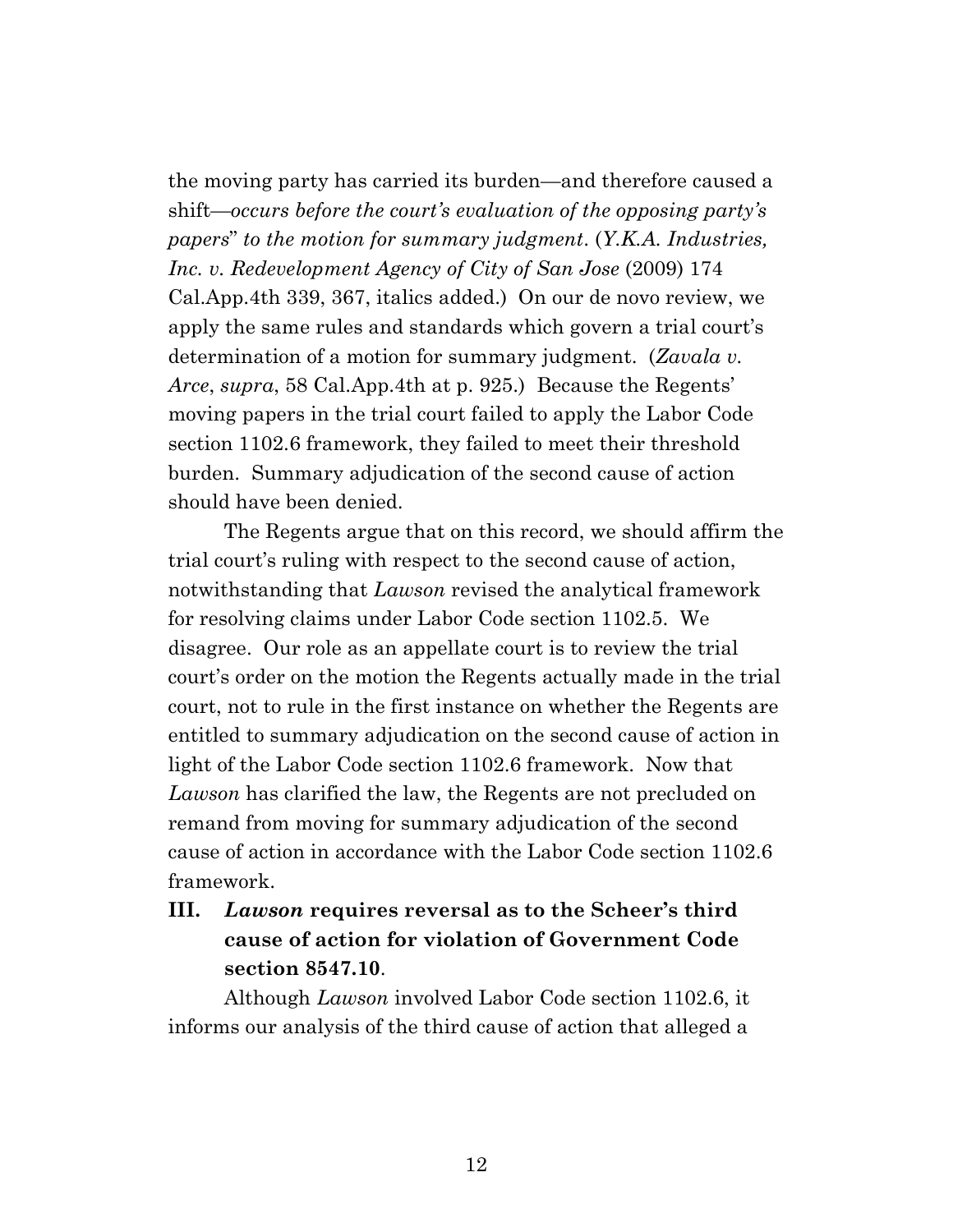violation of Government Code section 8547.10 by the Regents, Braun and Binder.

Government Code section 8547.10, which pertains to University of California employees, authorizes a civil action for damages on a complaint for retaliation. (*Taswell v. Regents of University of California* (2018) 23 Cal.App.5th 343, 355–356 (*Taswell*).) The statute provides in relevant part at subdivision (e): "In any civil action or administrative proceeding, once it has been demonstrated by a preponderance of the evidence that an activity protected by this article was a contributing factor in the alleged retaliation against a former, current, or prospective employee, *the burden of proof shall be on the supervisor, manager, or appointing power to demonstrate by clear and convincing evidence* that the alleged action would have occurred for legitimate, independent reasons even if the employee had not engaged in protected disclosures or refused an illegal order." (Gov. Code, § 8547.10, subd. (e), italics added.)

This language in Government Code section 8547.10 mirrors the language of Labor Code section 1102.6, which states that "once it has been demonstrated by a preponderance of the evidence that an activity proscribed by Section 1102.5 was a contributing factor in the alleged prohibited action against the employee*, the employer shall have the burden of proof to demonstrate by clear and convincing evidence* that the alleged action would have occurred for legitimate, independent reasons even if the employee had not engaged in activities protected by Section 1102.5." (Italics added.)

Guided by *Lawson* and applying its reasoning, we conclude that Government Code section 8547.10, subdivision (e), rather than *McDonnell Douglas*, provides the relevant framework for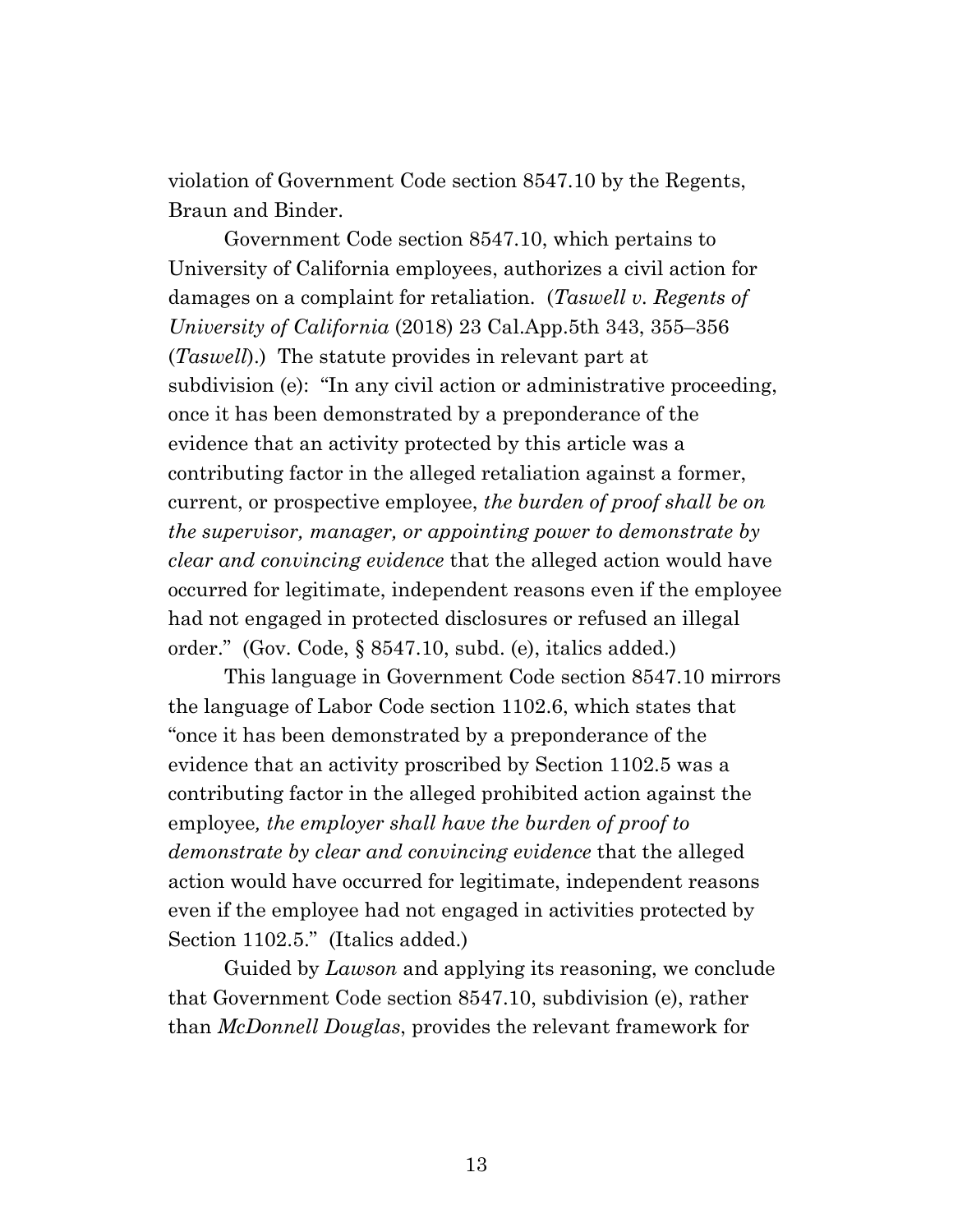analyzing claims under Government Code section 8547.10. Because Defendants incorrectly relied upon the *McDonnell Douglas* framework in moving for summary adjudication on this cause of action, the trial court likewise erred in summarily adjudicating the third cause of action in favor of Defendants. On remand, Defendants are not precluded from moving for summary adjudication of the third cause of action in accordance with the proper framework as set forth in Government Code section 8547.10, subdivision (e).

**IV. The trial court erred in finding no triable issues of material fact on Scheer's first cause of action for violation of Health and Safety Code section 1278.5.**

**A. Lawson** *did not alter the legal framework for claims asserting a violation of Health and Safety Code section 1278.5***.**

The final issue on review is the first cause of action, which alleged a violation by the Regents of Health and Safety Code section 1278.5. The statute prohibits retaliation against any employee of a health facility who complains to an employer or government agency about unsafe patient care. (*Fahlen v. Sutter Central Valley Hospitals* (2014) 58 Cal.4th 655, 660–661.) The statute also provides a "rebuttable presumption that discriminatory action was taken by the health facility, or by the entity that owns or operates that health facility" if responsible staff had knowledge of the employee's complaint "and the discriminatory action occurs within 120 days of the filing of the grievance or complaint by the employee." (Health & Saf. Code, § 1278.5, subd. (d)(1).) Discriminatory action includes discharge of the employee. (*Id.*, subd. (d)(2).)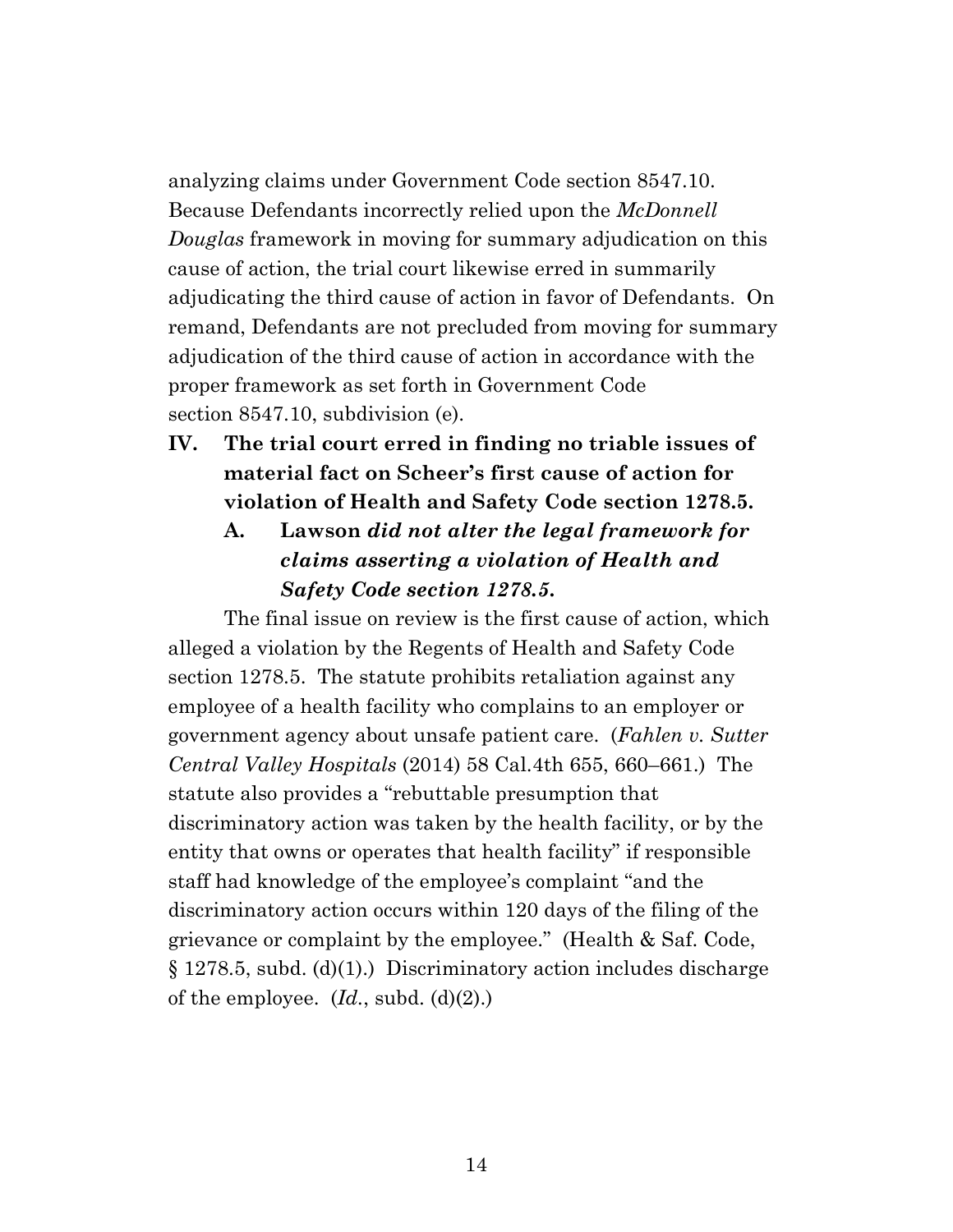California courts have applied the *McDonnell Douglas*  framework to a cause of action alleging a violation of Health and Safety Code section 1278.5. (*Armin v. Riverside Community Hospital* (2016) 5 Cal.App.5th 810, 830; see *Taswell*, *supra*, 23 Cal.App.5th at pp. 350, 365–366 [applying burden shifting test consistent with *McDonnell Douglas* in evaluating summary judgment on retaliation claims under Health & Saf. Code § 1278.5 and other whistleblower statutes].) The *Lawson* decision has no direct bearing on the interpretation of Health and Safety Code section 1278.5, which is structured differently from the Labor Code provision that was construed in *Lawson*. Further, neither Scheer nor the Regents contend that *Lawson* altered California law concerning the application of the *McDonnell Douglas* framework to a cause of action brought under Health and Safety Code section 1278.5. Accordingly, in reviewing the trial court's decision, we will do so under the *McDonnell Douglas* framework on which the Regents based their motion, and which formed the basis for the trial court's ruling.

# **B.** *A triable issue of material fact exists as to whether the stated reasons for termination were pretextual***.**

Scheer argues that, under the third prong of the *McDonnell Douglas* framework, triable issues of fact exist as to whether his firing was pretextual. We agree.

In their moving papers in the trial court, the Regents asserted that Scheer was terminated for legitimate, nonretaliatory reasons. Specifically, the Regents asserted that Scheer "bullied and intimidated those with whom he worked and over time became ineffective in his role. . . . The letter from Department leadership [i.e., the June 2, 2016 NOIT signed by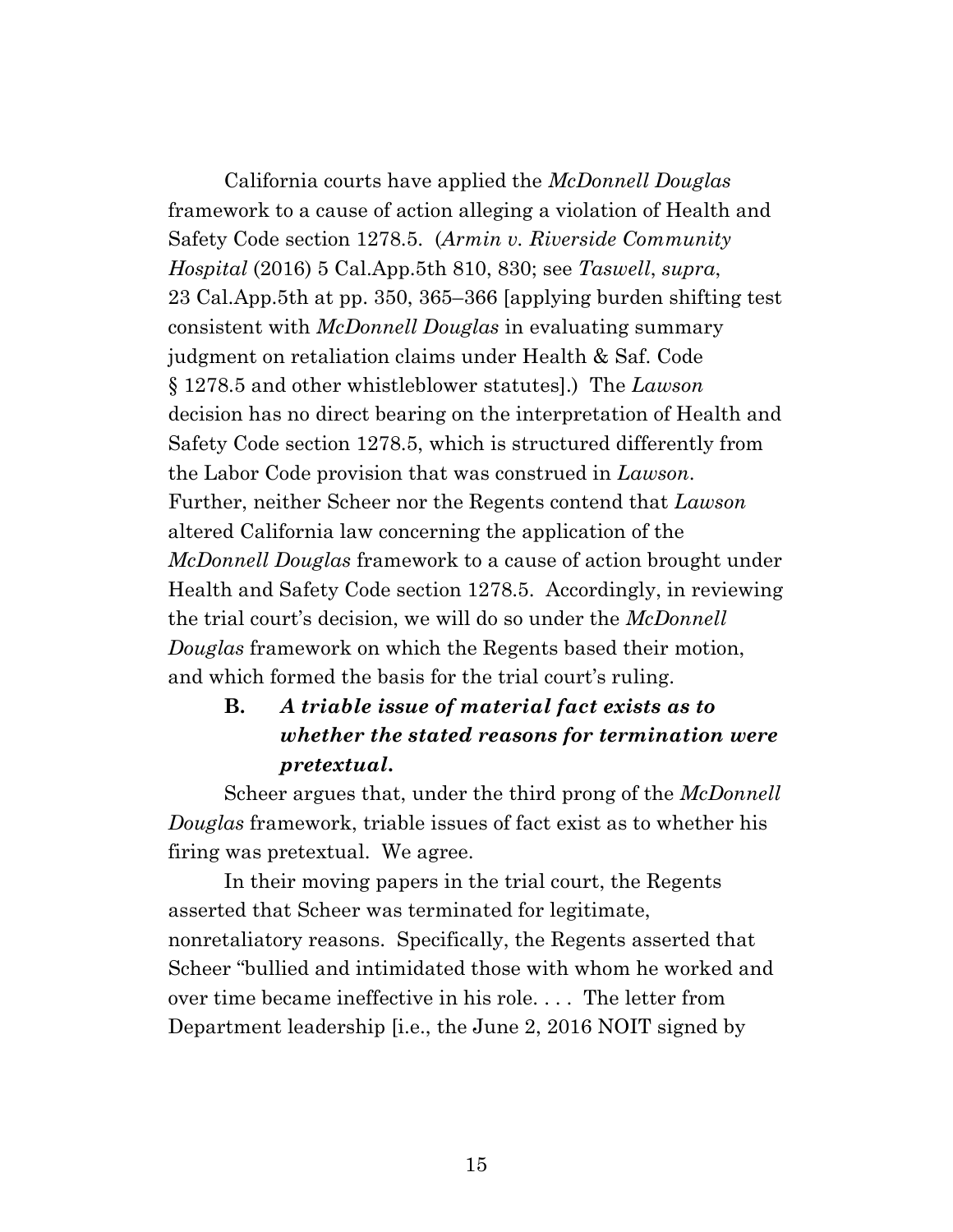Braun and Binder] informing Plaintiff of the intent to terminate him made that clear, stating Plaintiff was being terminated because he (1) had an overly aggressive attitude concerning certain negotiations; (2) had a harsh and disruptive style at meetings; (3) had become increasingly ineffective as CAO; (4)  $lack[ed] \ldots$  enthusiasm for [his] position; and (5) was not an effective leader."

If the employer meets its initial burden on summary judgment to show that the adverse employment action was based upon legitimate, nondiscriminatory factors, "the burden shifts to the employee to 'demonstrate a triable issue by producing substantial evidence that the employer's stated reasons were untrue or pretextual, or that the employer acted with a discriminatory *animus*, such that a reasonable trier of fact could conclude that the employer engaged in intentional discrimination or other unlawful action.'" (*Serri v. Santa Clara University* (2014) 226 Cal.App.4th 830, 861.) Both "direct and circumstantial evidence can be used to show an employer's intent to retaliate. 'Direct evidence of retaliation may consist of remarks made by decisionmakers displaying a retaliatory motive. [Citation.]' [Citation.] Circumstantial evidence typically relates to such factors as the plaintiff's job performance, the timing of events, and how the plaintiff was treated in comparison to other workers." (*Colarossi v. Coty US Inc*. (2002) 97 Cal.App.4th 1142, 1153.) Here, Scheer relied on circumstantial evidence to show a retaliatory motive.

Evidence "that the employer's claimed reason is *false*—such as that it conflicts with other evidence, or appears to have been contrived after the fact—will tend to suggest that the employer seeks to conceal the real reason for its actions, and this in turn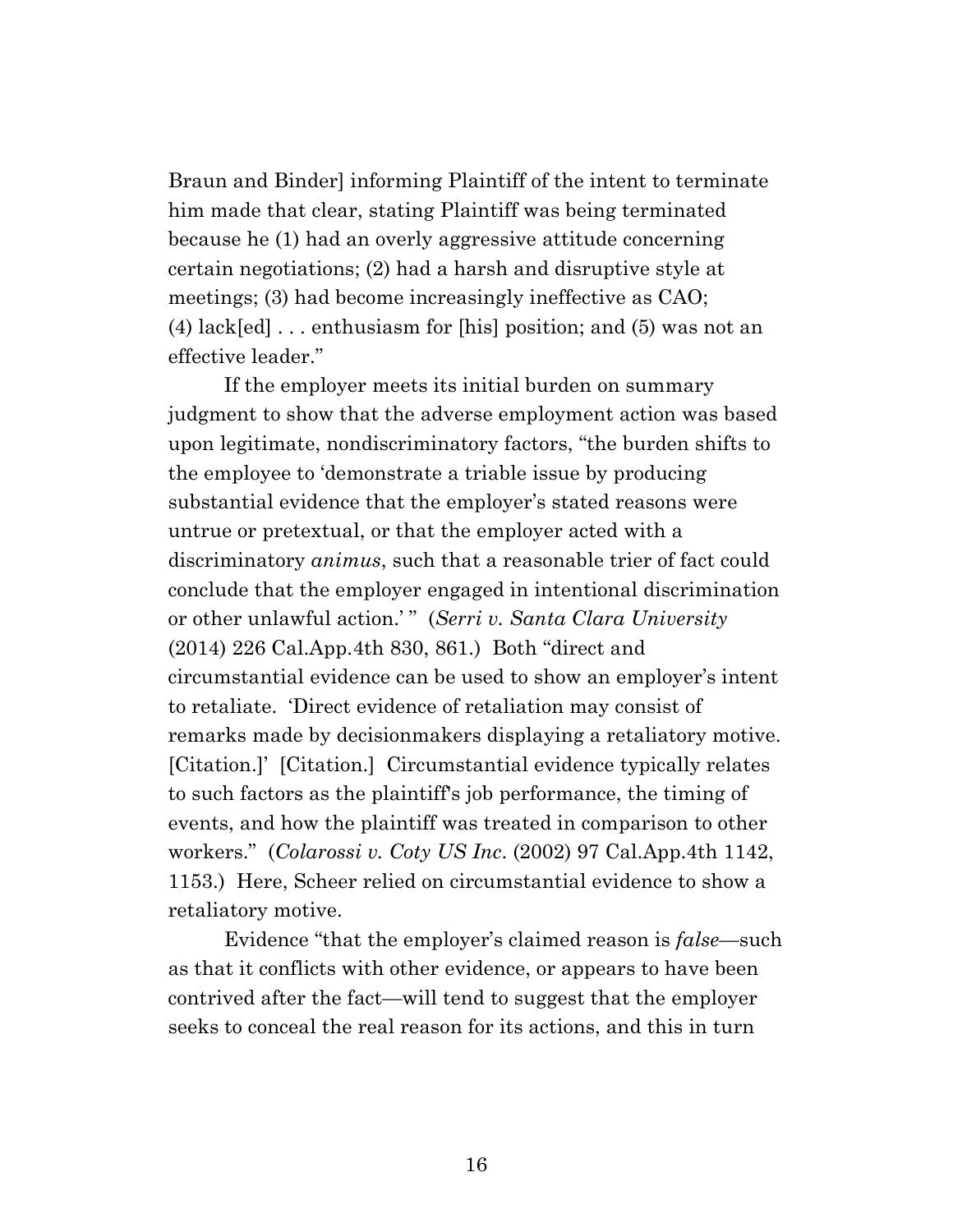may support an inference that the real reason was unlawful. This does not mean that the factfinder can examine the employer's stated reasons and impose liability solely because they are found wanting. But it can take account of manifest weaknesses in the cited reasons in considering whether those reasons constituted the real motive for the employer's actions, or have instead been asserted to mask a more sinister reality." (*Mamou v. Trendwest Resorts, Inc*. (2008) 165 Cal.App.4th 686, 715 (*Mamou*).)

The NOIT, in the first paragraph, advised Scheer of the intent to dismiss him from his position as CAO "because the needs of the department and your poor performance and conduct no longer support your appointment." Josh Samuels, the employee relations manager, drafted the NOIT. When questioned at his deposition about "the needs of the department," Samuels stated, "I would refer basically to the rest of the letter. And also, part of that language I think is also a reference to the termination language in the person[nel] policies for staff members." Thus, a trier of fact could draw the inference that the statement in the NOIT about the needs of the department was merely boilerplate language drawn from a personnel manual.

As for the statement in the NOIT that Scheer was being terminated for "poor performance," that fact was strongly disputed by Scheer. In his opposing separate statement, Scheer proffered as an additional disputed fact the following: "From the beginning of his tenure at UCLA in 2004 through the date of his constructive termination in February 2016, Dr. Scheer continued to receive accolades, positive feedback, promotions, and additional assignments and responsibilities from upper management, including from Defendants Dr. Braun and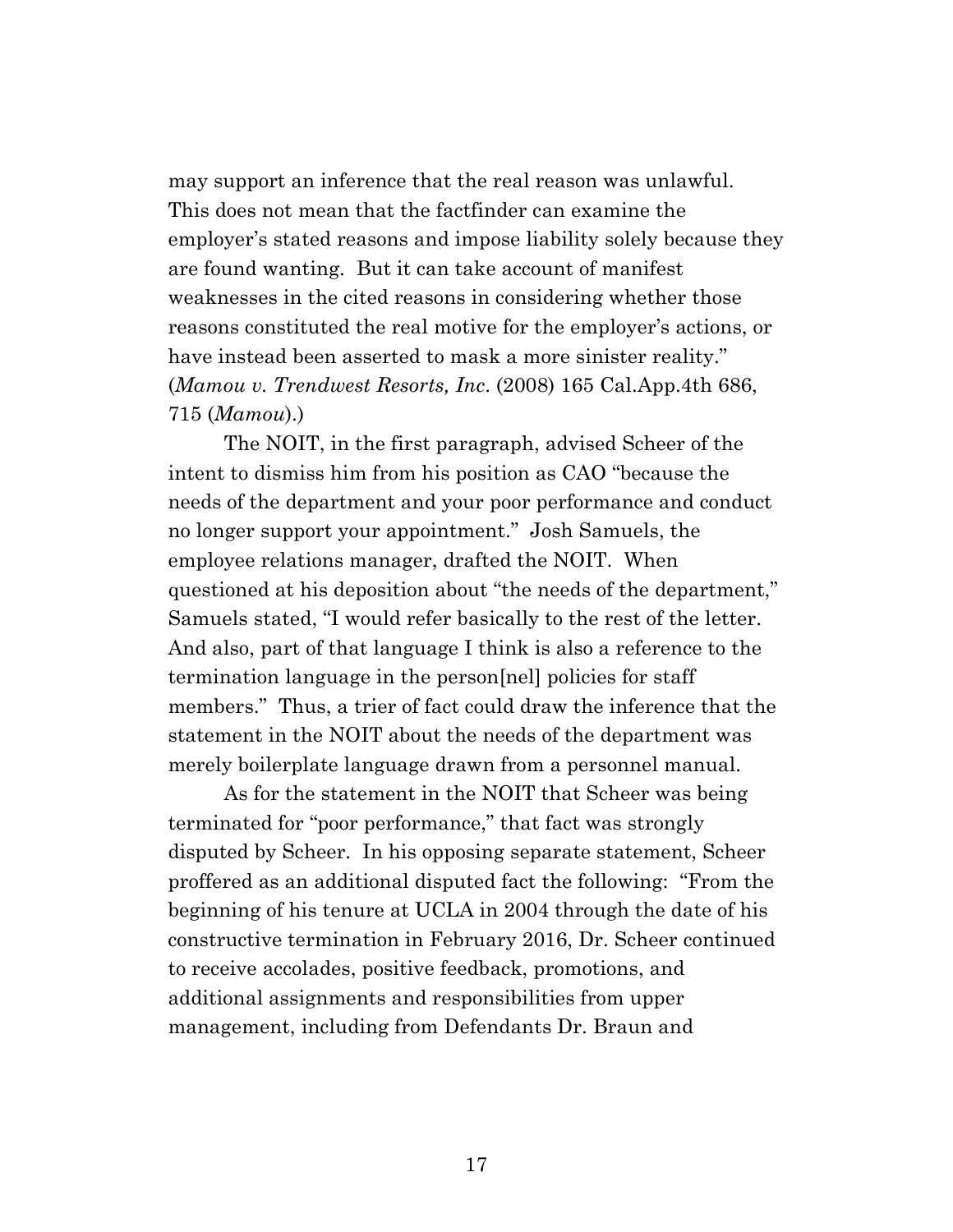Dr. Binder. Each year he was rewarded with a maximum merit increase in salary and near maximum incentive awards. At no time was Dr. Scheer made aware of any alleged shortcomings or deficiencies in the performance of his job duties. Indeed, the reviews and evaluations mentioned above clearly indicate that his work and performance were exemplary during that time frame. Notably, Dr. Scheer was consistently being given additional responsibilities and oversight until the date of his termination."

The Regents did not dispute this fact. In their responsive papers, they merely stated, "**Immaterial**. Plaintiff's receipt of unspecified accolades, positive feedback, promotions, and additional assignments does not rebut that Defendants had a non-retaliatory reason for terminating Plaintiff, i.e., Plaintiff's unprofessional demeanor and ineffective performance as CAO in specific ways later in his career, and that Defendants in fact terminated Plaintiff for that reason."

In fact, Scheer presented evidence that he received his performance evaluation for fiscal year 2014-2015 around the end of July 2015, just three months before his termination was initiated. Like his earlier performance evaluations, his most recent evaluation contained no criticisms or negative feedback concerning his work product or performance from June 2014 to June 2015. Scheer also worked with Braun and Binder on his performance goals and objectives for fiscal year 2015-2016, which were completed and submitted in September 2015. Scheer's performance goals and objectives for 2015-2016 did not indicate any areas of his work product or performance that were deficient and needed improvement.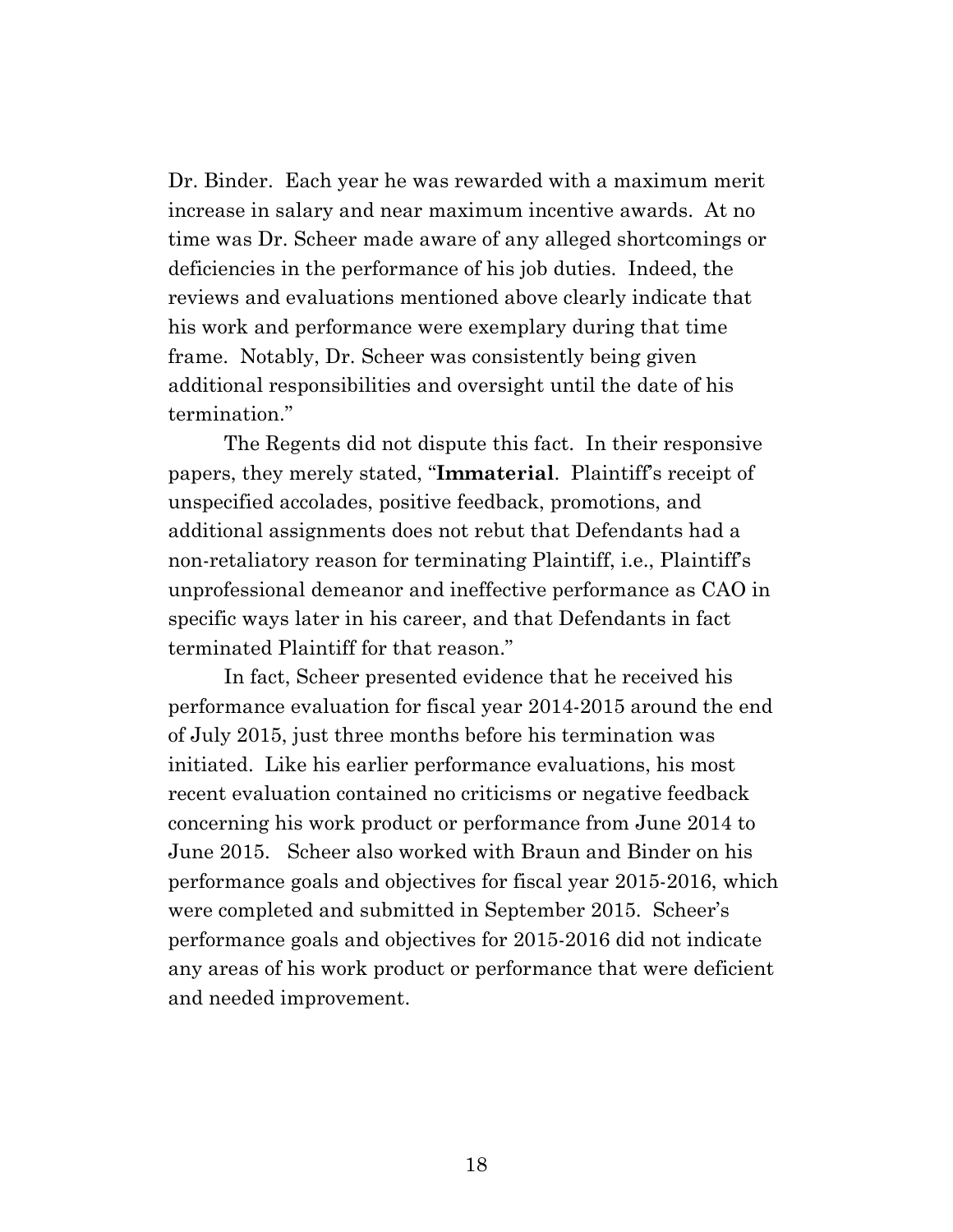Scheer's opposing separate statement also stated that he "was never informed of any issues regarding his behavior or performance. The only time any issue was brought up was in February of 2015, when he was told by Dr. Braun about the review by Mr. Samuels that was initiated by the retaliatory complaints of Mr. Colonna and Ms. Toy. Dr. Braun told Dr. Scheer that Mr. Samuels did not find any problems but told Dr. Scheer to be careful of Ms. Yost and Mr. Colonna. Dr. Binder and Dr. Braun continued to praise Dr. Scheer's work through October 2015."

Again, this fact was undisputed by the Regents. The Regents merely responded, "**Immaterial.** The fact that Plaintiff was not informed of his performance issues does not rebut that those issues in fact existed and that, accordingly, Defendants had a non-retaliatory reason for terminating Plaintiff, i.e., Plaintiff's unprofessional demeanor and ineffective performance as CAO in specific ways later in his career, and that Defendants in fact terminated Plaintiff for that reason. These facts therefore do not establish pretext."

The Regents' characterization of Scheer's evidentiary showing as "immaterial" is not well taken. Scheer's undisputed evidence showed that he unfailingly received excellent evaluations over a 12-year period, and no one ever advised him of any shortcomings or deficiencies that were asserted in the NOIT. Scheer's evidence put in issue the NOIT's statement that he was being terminated for "poor performance and conduct."

The NOIT also stated that Scheer had become "a problematic presence within the Department." However, Binder, one of the signatories of the NOIT, stated at his deposition "a problematic presence within the department, I don't agree with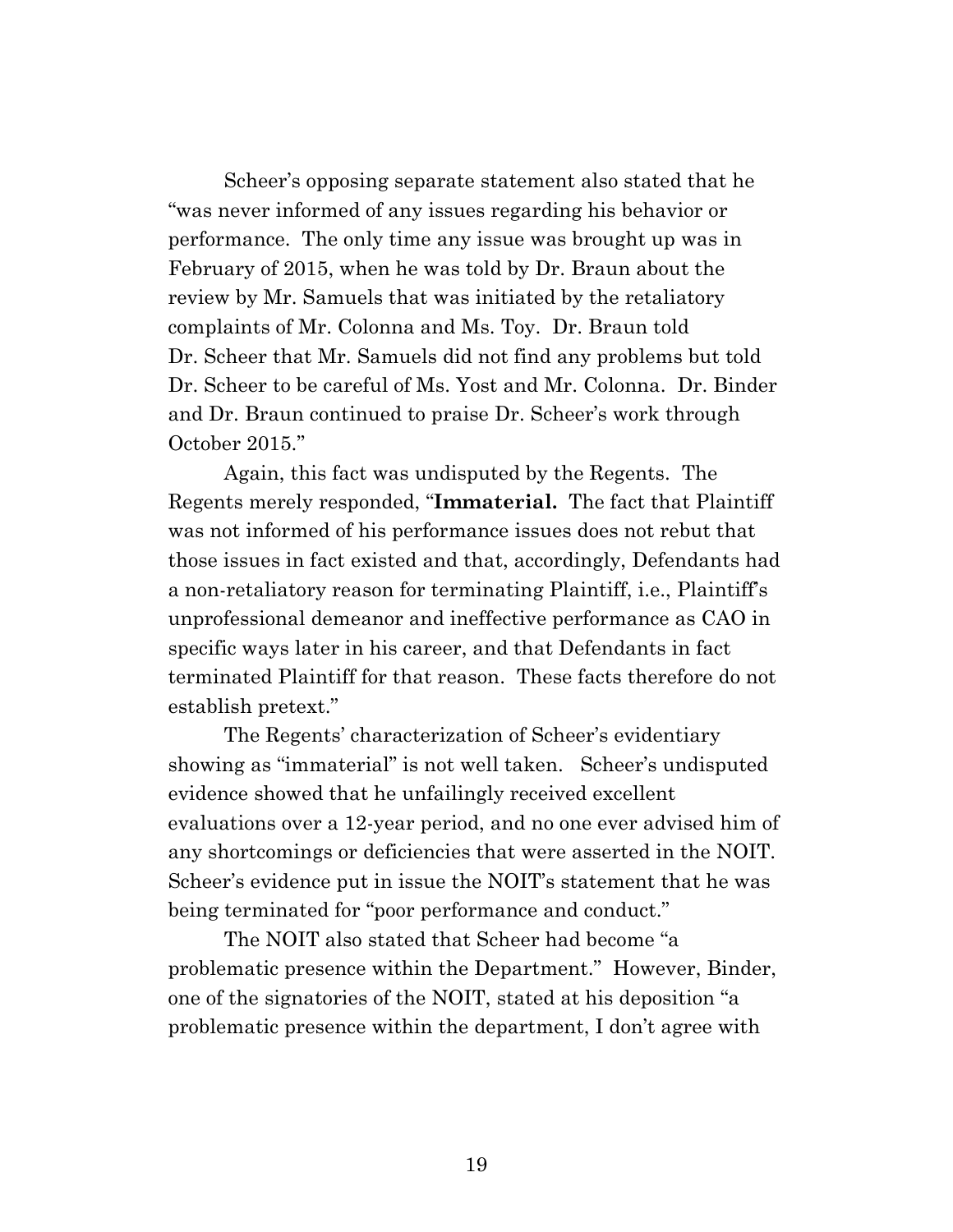that.  $[\P] \dots [\P] \dots I$  did not think he was a problematic presence within the Department." Binder also indicated in his deposition that he had been reluctant to sign the NOIT because he disagreed with its content.

The NOIT also stated that Defendants had taken a very serious adverse personnel action against Scheer: "Specifically, in February, 2015, we expressed concerns about your interactions with Shannon O'Kelley, Chief Operating Officer, and Laura Yost, Executive Director, Clinical Services for UCLA Health. Over the following months, concerns were expressed to you about your overly aggressive attitude concerning negotiations with the Hospital regarding memoranda of understanding as well as your style at meetings that was deemed to be harsh and disruptive. As a result of these concerns, *we took the significant step of removing all of your Hospital responsibilities*, and your duties were thereafter limited to the School of Medicine." (Italics added.)

However, Scheer's opposing declaration stated that prior to the NOIT, he was never advised that he had been stripped of his hospital responsibilities or that he had been restricted in his duties to the medical school. Scheer's declaration also stated that his fiscal year 2016 objectives, approved by Braun in September 2015, specifically identified his goals for clinical lab oversight. Thus, Scheer successfully controverted the statement in the NOIT that he had previously been relieved of his hospital responsibilities

The NOIT also criticized Scheer's "overly aggressive attitude concerning negotiations with the Hospital regarding memoranda of understanding." However, Scheer previously received commendation for his work in the negotiations. On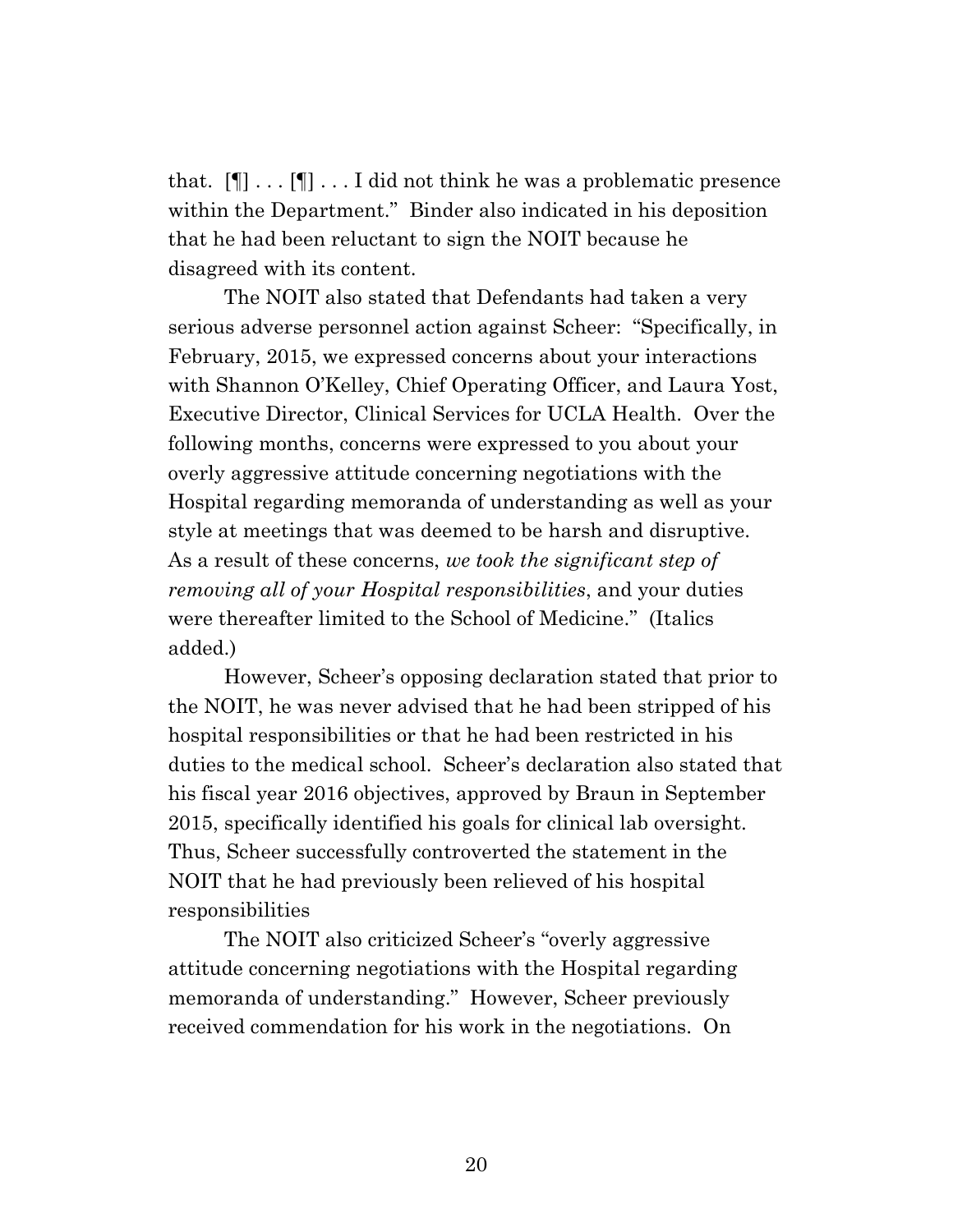May 13, 2015, Binder and Braun sent the following email to their colleagues: "Dear colleagues, [¶] As you know, our department has been engaged in negotiation with the UCLA Hospital System on several aspects of our fiscal relationship. One important issue has been to reach a new valuation of our medical directorship portfolio. I am pleased to report that we have completed an agreement that has more than doubled its valuation to \$5.2 M. This change is retroactive for the current fiscal year, and applies as well to the upcoming fiscal year budget. [¶] I would like to thank each of you for participating in the effort study several months ago, which provided key information for the negotiation. Led by Drs. Binder and Braun, *the success of the negotiation reflects the assiduous work of Arnie Scheer*, Mary Alice Mita, and Chris Hernandez. *Let us thank each other and them for this great outcome*, and its benefit for the department mission and the welfare of our faculty." (Italics added.) This email calls into question the veracity of the statement in the NOIT that Scheer's conduct in the negotiations was a factor in his termination.

The NOIT also criticized Scheer's involvement in the opening of a new laboratory in China, stating, "In spite of one visit to the Chinese laboratory you never followed through with the issues there." However, Scheer's fiscal year 2015 performance evaluation, sent July 31, 2015, stated, "100% of goal was obtained by implementing other revenue enhancement opportunities such as . . . opening of joint venture with CTI in Shanghai, China, and taking on new sites and testing."

Based on all the above, the trier of fact could determine that the Regents' stated reasons, as set forth in the NOIT, were untrue and were a pretext for retaliation. As we have stated, liability cannot be imposed merely because the employer's stated

21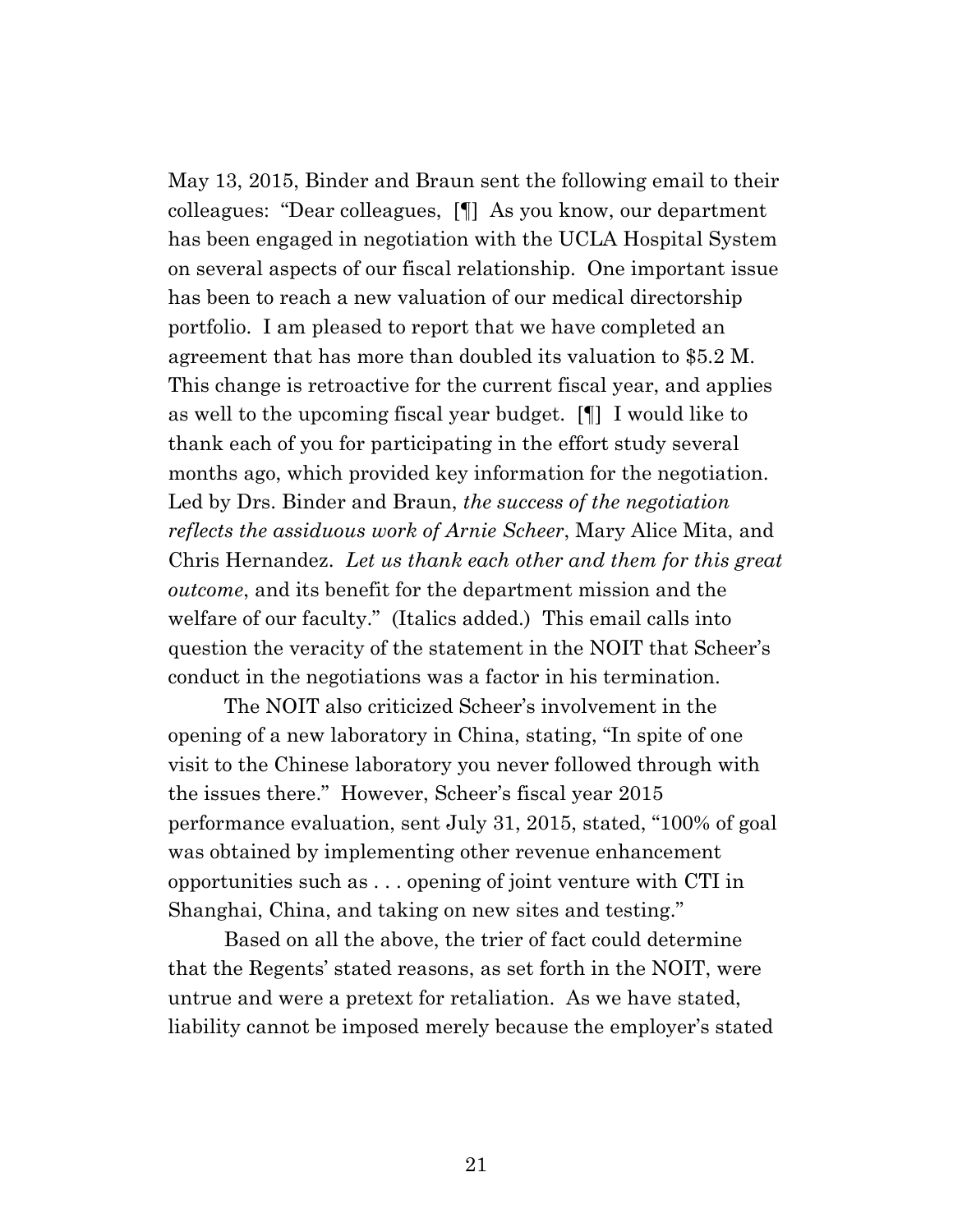reasons "are found wanting. But [the factfinder] can take account of manifest weaknesses in the cited reasons in considering whether those reasons constituted the real motive for the employer's actions, or have instead been asserted to mask a more sinister reality." (*Mamou*, *supra*, 165 Cal.App.4th at p. 715.) Here, Scheer's evidence that the Regents' stated reasons were untrue, in conjunction with his reports concerning patient safety, his stellar record up to his date of termination and the temporal proximity between his protected conduct and the employer's adverse action, serve to raise a triable issue of material fact in this regard.

The trial court found that Scheer's excellent evaluations "do not speak to or controvert the proffered reason for Plaintiff's termination. His performance reviews take the form of checklists relating to completion of individual tasks, rather than subjective evaluations of the quality of his work or his style and manner in completing those tasks." The trial court's view of the evaluations as mere "checklists" is incorrect because the evaluation forms included a field for comments to be entered. Moreover, it is undisputed that Scheer's evaluations were unfailingly excellent and that there were no adverse comments. Therefore, it is for the trier of fact to determine whether, as stated in the NOIT, Scheer was terminated for his "poor performance and conduct" or whether those stated reasons were pretextual.

In finding that Scheer's evaluations failed to raise a triable issue as to pretext, the trial court also cited *Hicks v. KNTV Television, Inc*., *supra*, 160 Cal.App.4th 994 for the proposition that although plaintiff may have been complimented for various newscasts and for his reporting skills in general, that did not controvert evidence that his anchoring style was inadequate in